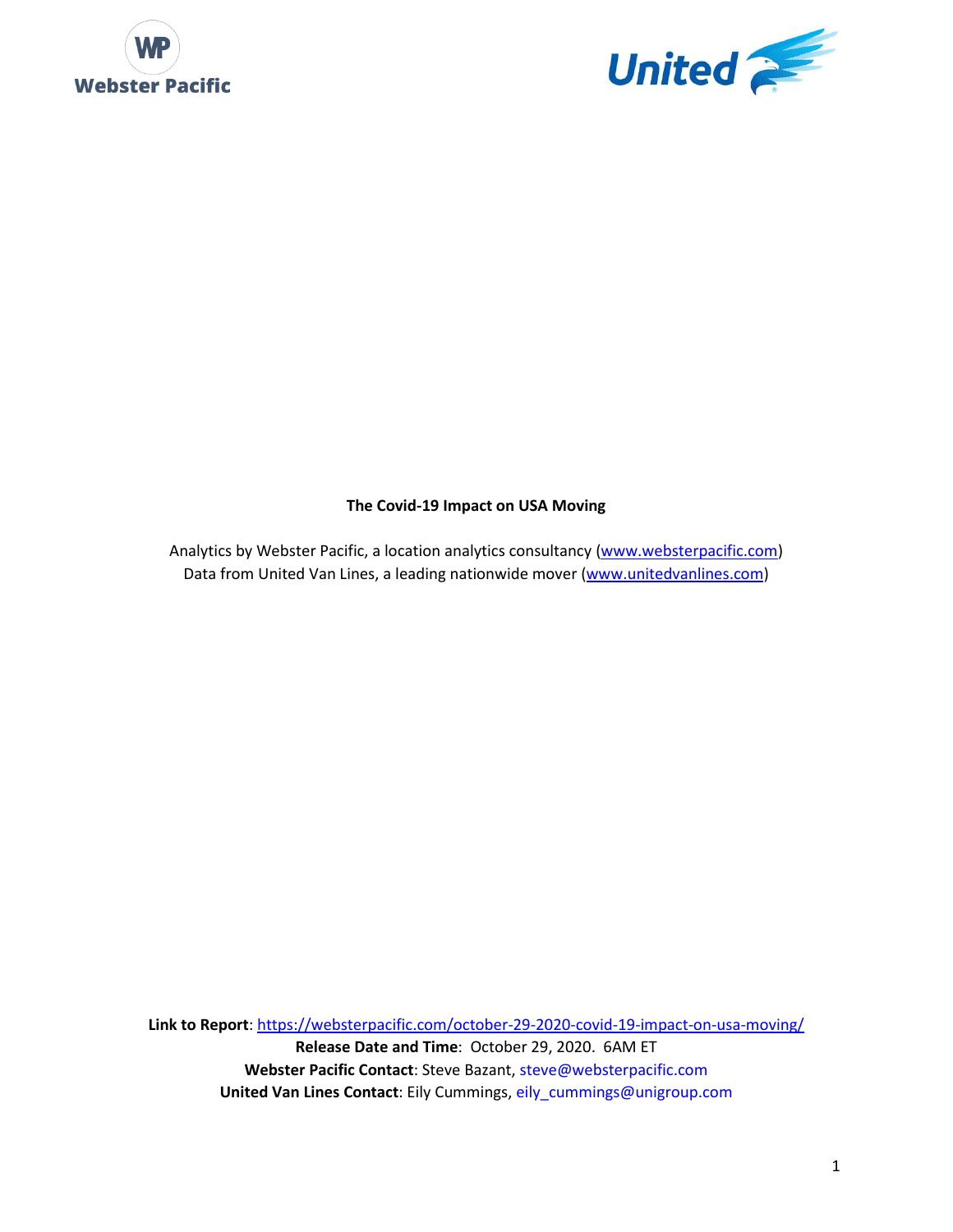



#### Executive Summary:

Webster Pacific and United Van Lines collaborated to better understand the impacts of Covid-19 on USA moving trends. Using United Van Lines data, Webster Pacific studied moves by zip code and metro area<sup>1</sup> over a two-year period across the contiguous United States. This report finds that Covid-19 has caused people to move out of the largest metro areas, favoring smaller metro areas. Additionally, people are moving out of New York/New Jersey and California at higher rates due to Covid-19 and moving into the South and the Midwest Plains.

## Research Metrics:

Webster Pacific studied the percent of outbound moves, which is the number of moves out of a metro area divided by total moves in and out. A percentage of outbound moves greater than 50% indicates that more people are moving out of a metro rather than in.

Webster Pacific studied May 1 to September 30 of both 2019 (pre-Covid-19) and 2020 (Covid-19) to evaluate the impacts of Covid-19 on moving trends. March and April were excluded because moves during that period in 2020 were generally planned pre-Covid-19.

## Findings on Moves by Size of Metro Area:

Covid-19 has caused people to move out of large metro areas at higher rates in 2020 than 2019. In metro areas with more than 5 million (M) residents, 56.6% of moves in 2019 were outbound, which increased to 61.3% in 2020. In other words, Covid-19 caused a +4.7% change in the percent of outbound moves. Small metro areas, categorized as having less than 1 M residents, saw the opposite effect, showing a -3.0% change in the percent of outbound moves.

| <b>CBSA Resident</b><br><b>Population 2019</b> | <b>May to Sep</b><br>2019 | % Outbound   % Outbound<br><b>May to Sep</b><br>2020 | <b>Change in</b><br><b>PCT</b><br>Outbound |
|------------------------------------------------|---------------------------|------------------------------------------------------|--------------------------------------------|
| $>$ 5 M                                        | 56.6%                     | 61.3%                                                | 4.7%                                       |
| 2.5 M to 5 M                                   | 49.7%                     | 51.6%                                                | 1.9%                                       |
| 1 M to 2.5 M                                   | 48.7%                     | 48.0%                                                | $-0.7%$                                    |
| $<$ 1 M                                        | 47.7%                     | 44.7%                                                | $-3.0%$                                    |

 $1$  Core-Based Statistical Areas (CBSA) as defined by the Office of Management and Budget. Referred to as "metro areas" in this report.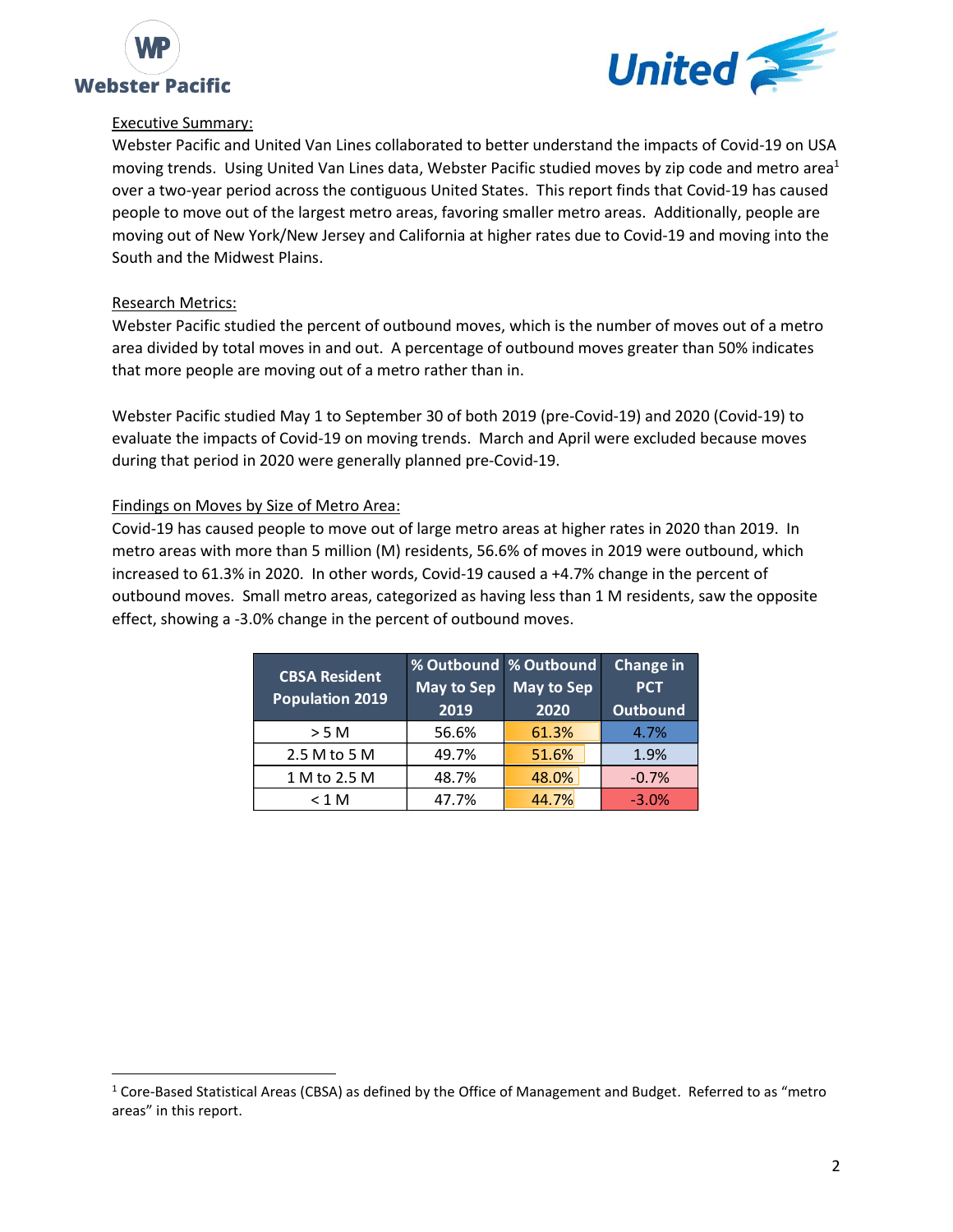



## Findings on Moves by Region:

Moving trends by region have shifted significantly due to Covid-19. Particularly, people are moving out of New York/New Jersey and California at higher rates in 2020 than in 2019. Additionally, people are moving into the South and Midwest Plains at higher rates in 2020 than in 2019.

| <b>Region</b>            | % Outbound<br>May to Sep<br>2019 | % Outbound<br><b>May to Sep</b><br>2020 | <b>Change in</b><br><b>PCT</b><br><b>Outbound</b> |
|--------------------------|----------------------------------|-----------------------------------------|---------------------------------------------------|
| New York and Jersey      | 70.1%                            | 74.5%                                   | 4.4%                                              |
| California               | 57.6%                            | 60.7%                                   | 3.1%                                              |
| Pacific Southern         | 38.7%                            | 40.7%                                   | 2.0%                                              |
| <b>Pacific Northwest</b> | 39.8%                            | 41.0%                                   | 1.2%                                              |
| Mid Atlantic             | 52.1%                            | 53.1%                                   | 1.0%                                              |
| New England              | 56.2%                            | 56.4%                                   | 0.2%                                              |
| <b>Greater Texas</b>     | 46.9%                            | 47.1%                                   | 0.2%                                              |
| <b>Great Lakes</b>       | 59.1%                            | 58.4%                                   | $-0.7%$                                           |
| Rocky Mountain           | 45.6%                            | 44.9%                                   | $-0.8%$                                           |
| South                    | 40.3%                            | 38.6%                                   | $-1.7%$                                           |
| <b>Midwest Plains</b>    | 55.9%                            | 53.0%                                   | $-2.9%$                                           |

Regardless of Covid-19, people are moving out of NY/NJ (74.5% outbound in 2020) and California (60.7% outbound in 2020) while people are moving in to the South (38.6% outbound in 2020), Pacific Southern (40.7% outbound in 2020), and the Pacific Northwest (41.0% outbound in 2020)

Findings on Moves by Metro Area for the Top 50 by Population:

**Where people are moving** (see table on p.6 in Appendix)

- Top 3 metro areas by % outbound May to September 2020
	- o New York-Newark-Jersey City, NY-NJ-PA
	- o Chicago-Naperville-Elgin, IL-IN-WI
	- o Buffalo-Cheektowaga, NY
- Top 3 metro areas by % inbound May to September 2020
	- o Jacksonville, FL
	- o Raleigh-Cary, NC
	- o Charlotte-Concord-Gastonia, NC-SC

**How Covid-19 has changed where people are moving** (see table on p.6 in Appendix)

- Top 3 metro areas by increase in % outbound 2019 to 2020
	- o San Francisco-Oakland-Berkeley, CA
	- o Seattle-Tacoma-Bellevue, WA
	- o New York-Newark-Jersey City, NY-NJ-PA
- Top 3 metro areas by decrease in % outbound 2019 to 2020
	- o Salt Lake City, UT
	- o Louisville/Jefferson County, KY-IN
	- o Richmond, VA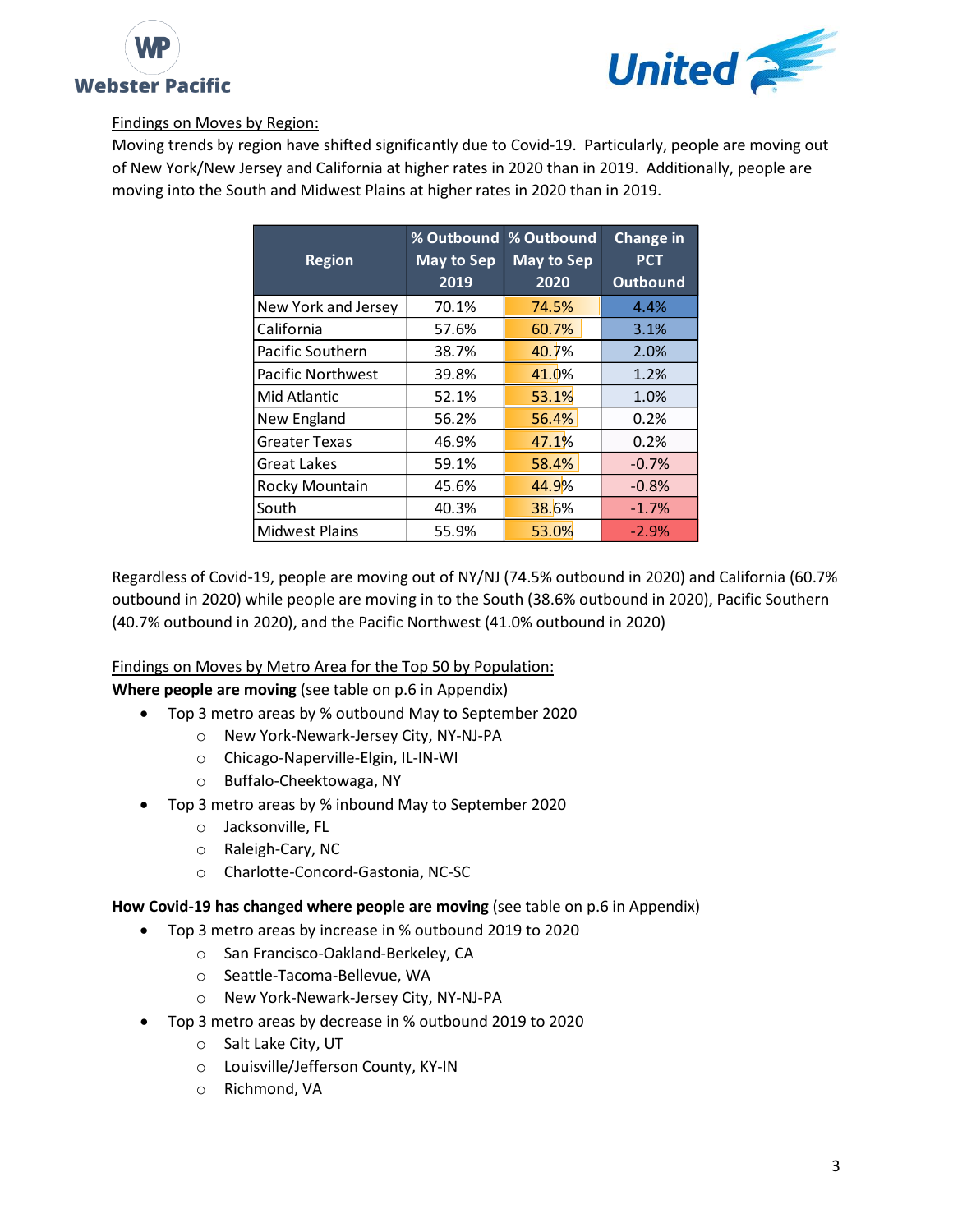



## Map 1) % Outbound May to September 2020 (Top 50 CBSA by Population):

People are moving out of the most populous metro areas (large, blue circles). Regionally, people are moving to the South and the Pacific Northwest (orange and red circles).



Map 2) Change in % Outbound, May to September 2019 to 2020 (Top 50 CBSA by Population): Covid-19 has caused people to move out of large metro areas at higher rates in 2020 than in 2019 (large, blue circles).

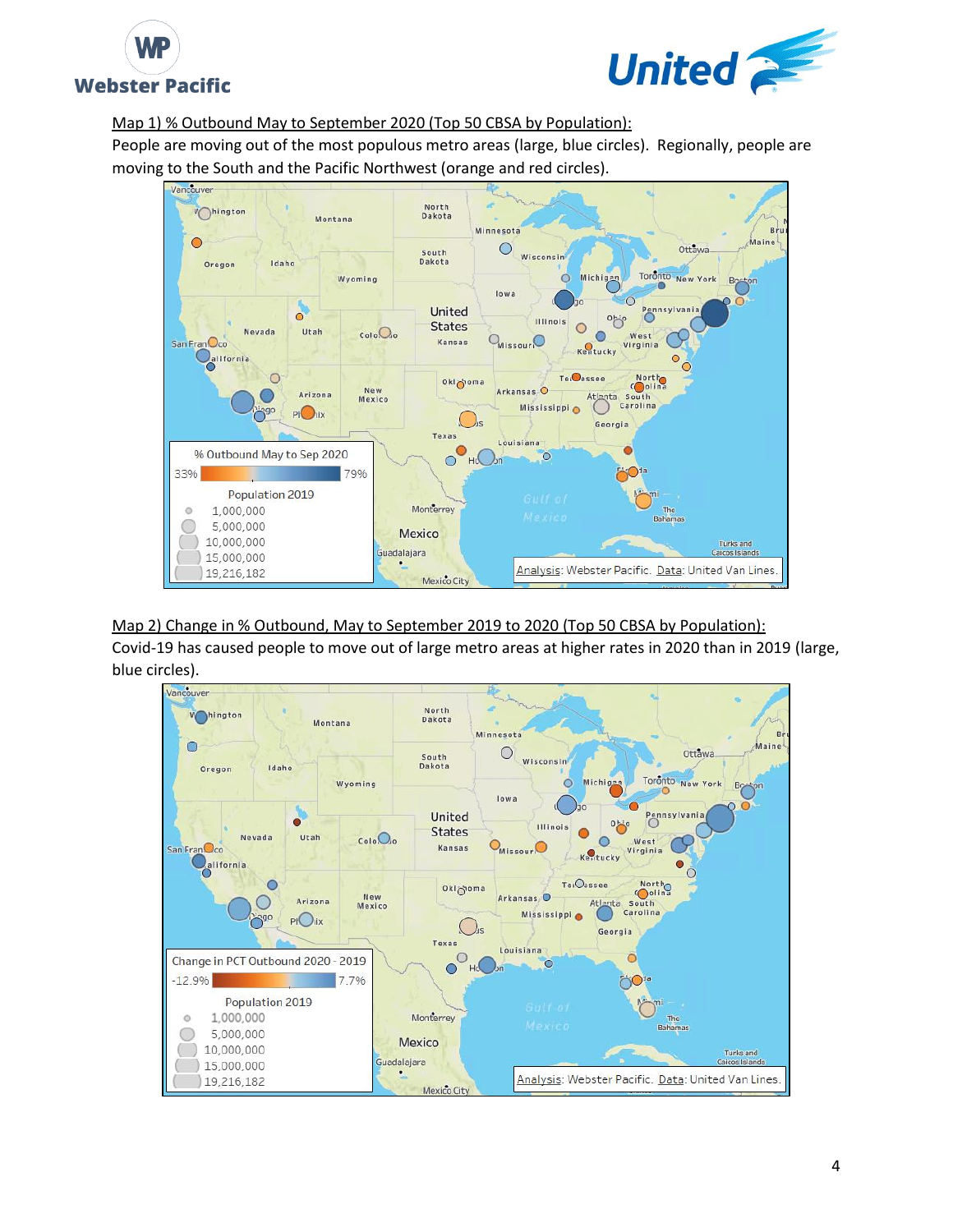



# APPENDIX

## Methodology:

- Time range
	- o May 1 to September 30, 2019 (pre-Covid) and May 1 to September 30, 2020 (Covid)
- **Calculations** 
	- $\circ$  % Outbound May to Sep 2020 = (Outbound moves from CBSA) / (Outbound moves from CBSA + Inbound moves to CBSA)
	- $\circ$  Change in % Outbound, 2019 to 2020 = (% Outbound May to Sep 2020) (% Outbound May to Sep 2019)
	- $\circ$  % Inbound = 1 % Outbound
- Metro Geography
	- o Core-Based Statistical Areas (CBSA) as defined by the Office of Management and Budget. Referred to as "metro areas" in this report.
	- o Data from United Van Lines provided at zip code level, which were then joined to CBSA using HUD-USPS ZIP Crosswalk files, 3rd Quarter 2020 Zip-Tract.
- Population
	- o Annual Estimates of the Resident Population by CBSA July 1, 2019. U.S. Census Bureau, Population Division.
- Data exclusions
	- o Corporate-sponsored moves, Military moves
	- o Only contiguous United States considered
- Other notes
	- o United Van Lines primarily serves customers travelling cross-state. For example, a move from Manhattan to the Hamptons is likely to be handled by local movers rather than by United Van Lines.
	- o CBSA's are assigned to regions based on primary state. For example, the New York-Newark-Jersey City, NY-NJ-PA Metro Area is assigned to the New York and Jersey region.

#### **State to Region Crosswalk:**

| <b>Region</b>            | <b>States Included</b>         |
|--------------------------|--------------------------------|
| California               | СA                             |
| <b>Great Lakes</b>       | IL, IN, MI, MN, OH, WI         |
| <b>Greater Texas</b>     | AR, LA, NM, OK, TX             |
| Mid Atlantic             | DE, DC, MD, PA, VA, WV         |
| <b>Midwest Plains</b>    | IA, KS, MO, NE                 |
| New England              | CT, ME, MA, NH, RI, VT         |
| New York and Jersey      | NY, NJ                         |
| <b>Pacific Northwest</b> | ID, OR, WA                     |
| Pacific Southern         | AZ, NV                         |
| Rocky Mountain           | CO, MT, ND, SD, UT, WY         |
| South                    | AL, FL, GA, KY, MS, NC, SC, TN |